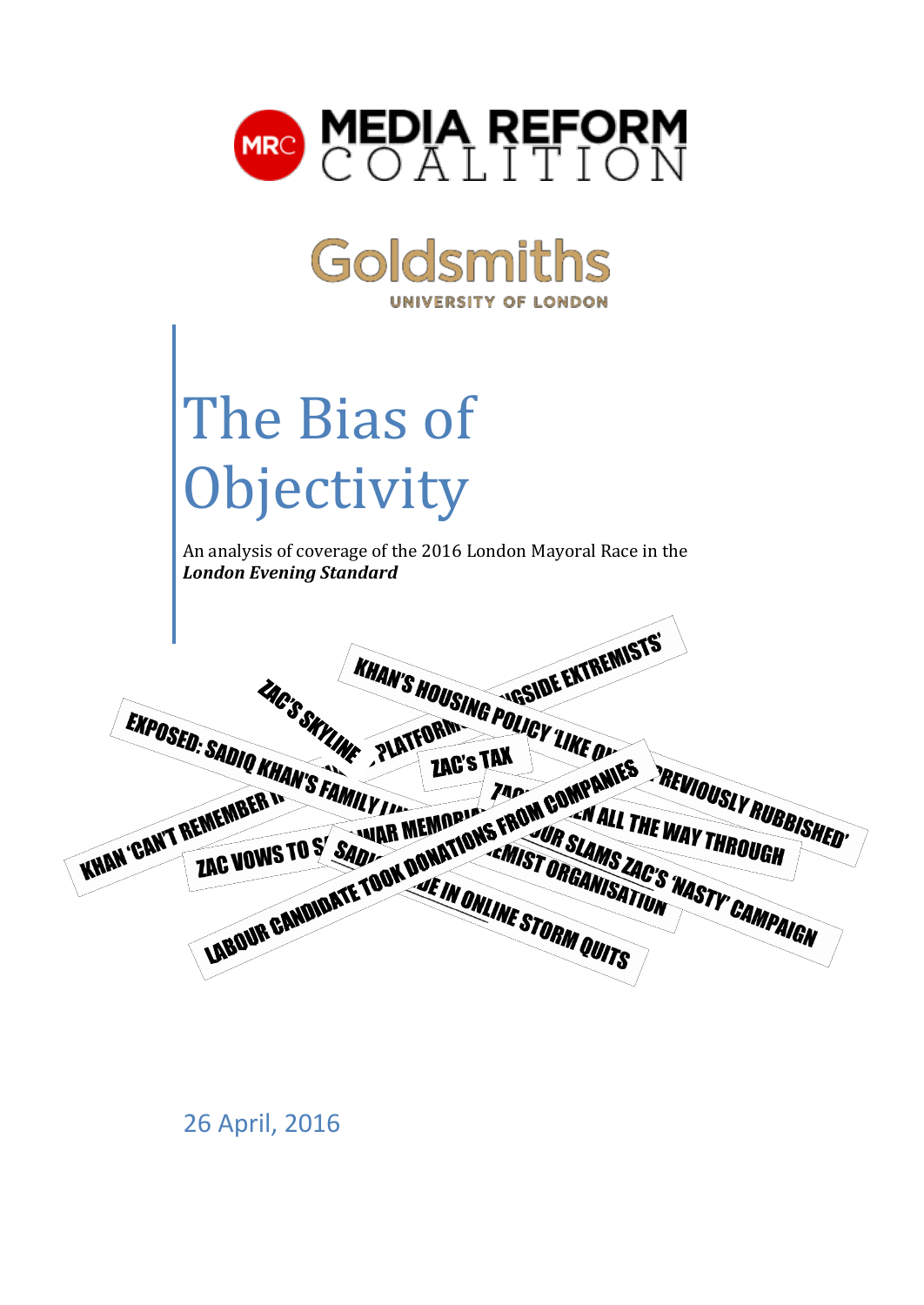### **Executive Summary**

London's regional newspaper market is, by any measure, extremely concentrated. A population of over 8 million is served by just one daily general interest newspaper – the *London Evening Standard*  (*ES*) – controlled by Alexander Lebedev. Its only indirect competition is the morning freesheet *Metro*, a national-focused title controlled by Associated Newspapers, which also owns the remaining 24 percent stake in *ES* not in Lebedev's hands.

That level of concentration is of particular concern during election periods, which is why the Media Reform Coalition – in collaboration with Goldsmiths, University of London – analysed the paper's coverage of the 2016 London Mayoral Election campaigns run by the two leading candidates: Zac Goldsmith (Conservative Party) and Sadiq Khan (Labour Party).

In line with the paper's outspoken editorial line in previous elections, our findings reveal a consistent editorial slant favouring the Conservative candidate's campaign. This would be less concerning if the bias was concentrated in editorial and comment pieces where we generally expect newspapers to voice their support for, or endorsement of, individual candidates or parties. But in fact the research shows that a systematic editorial imbalance was *more* concentrated in news reports, manifest in the way that different stories were selected, framed and prioritised by the paper during two crucial months in the election build up.

Overall, articles focusing on one or both candidates were almost twice as likely to favour Goldsmith over Khan, and Khan attracted twice as many negative headlines. Nearly all of these appeared within the first 10 pages of the paper where they would be most likely to be seen. Three of them were on the front page.

At the time of publication, Khan maintains a significant lead in the polls suggesting that the paper's editorial slant may not have been effective in swaying voter intentions (although some 25 percent of voters remain undecided). In any case, this does not erase the problem of concentrated media power. The London news market is a major platform to influence not just Londoners but also the national news and political agenda. One of the newspaper's 'exclusives' centred on alleged links between Khan and Islamic extremists, a theme that was taken up explicitly by the Prime Minister in Parliament.

Whilst social media and grassroots channels of communication offer some challenge to the power of local press monopolies, they are hardly enough to level the playing field. Indeed, the bulk of research in this area suggests that the social media news agenda is largely sourced from newspapers and broadcasters. The *ES* is given away free across the commuter network and read by upwards of one million people on a daily basis, an unrivalled degree of market penetration. Our research further underlines the urgent need for media plurality reform to ensure that news consumers and citizens are exposed to diverse political voices at all levels: local, regional andnational.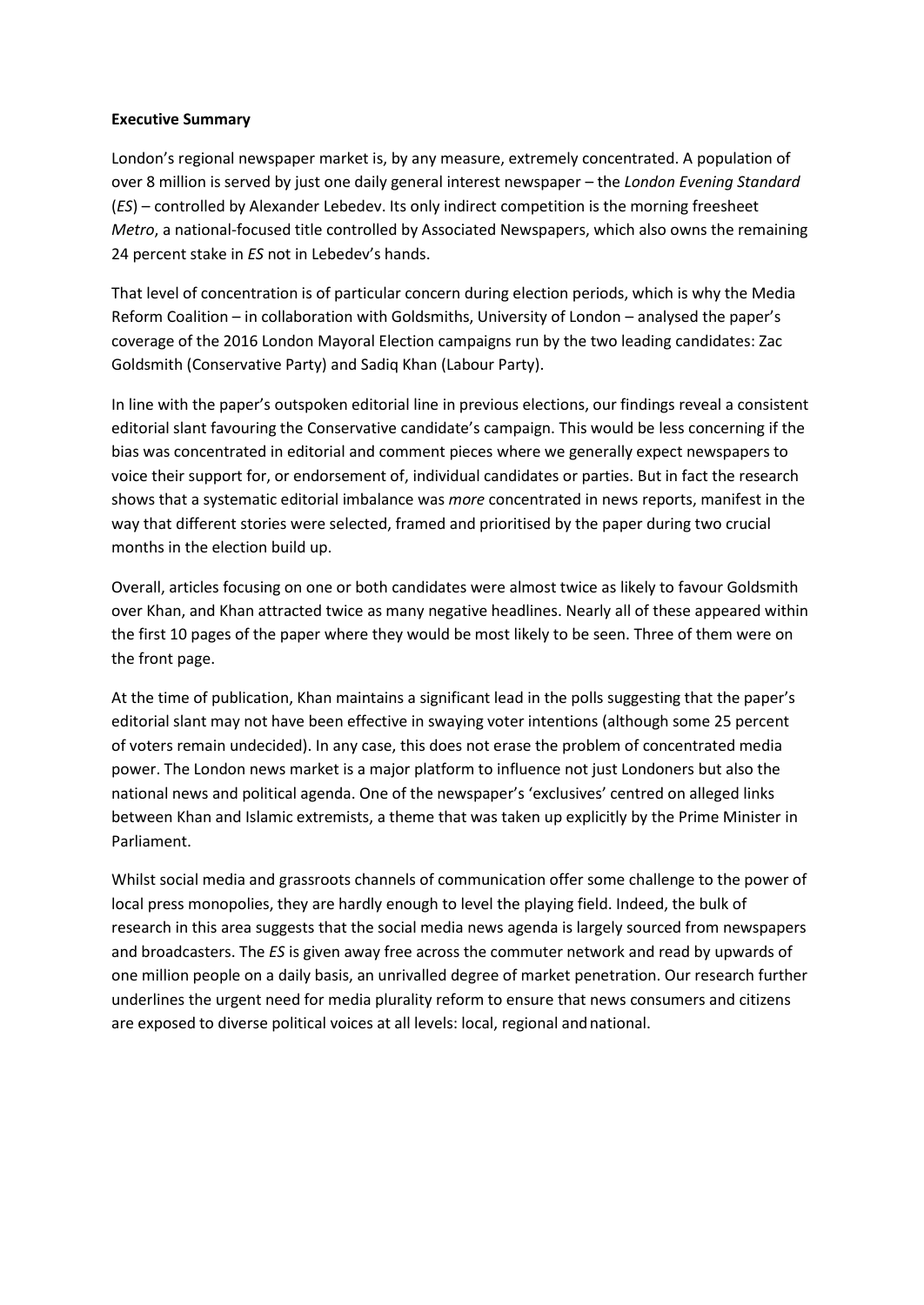# **Methodology**

This research was conducted over a two month period between 8 February and 15 April 2016. An initial sample was generated using separate keyword searches on newspaperdirect.com, based on the surname and then first name for each candidate. The sample was then further refined to exclude articles that were not directly focused on one or both candidates.

This yielded a total of 121 articles that were then carefully coded for things like page number(s), type of article (eg news report, opinion editorial, etc), headline focus, article positioning, primary source, and issue focus. The coding schedule was designed to minimise interpretation by the researcher. For the most interpretive categories, the researcher had to make a judgement as to whether the headlines or article text were either overtly positive or negative in respect of either candidate. To test and ensure reliability a second coder analysed a sub-sample (20 percent), yielding a 91 percent agreement rate overall, and 85 percent specifically for the two more interpretive categories.

As a supplement to the above, concurrent news releases from each of the official campaign websites were coded for issue focus and then matched to any articles with the same issue focus appearing in the *ES*, either on the same day or in the subsequent edition.

Finally, a more in-depth qualitative analysis of articles with headlines coded as positive or negative was then carried out in order to corroborate, contextualise and add depth to the quantitative findings.

### **All in a Headline**

Figure 1 shows that the vast majority of headlines were coded as neutral (neither positive or negative in respect of either candidate). This reflects the cautious approach taken by researchers in coding headlines as positive or negative only when this was overtly apparent. It also suggests that the newspaper, on the whole, sought to adopt at least the appearance of balance in its reporting.

However, out of the headlines that did exhibit overt bias, these were almost twice as likely to favour Goldsmith compared to Khan. The total number of headlines in the sample that were positive in respect of Goldsmith and/or negative in respect in Khan totalled 27. This compared to just 14 that were positive in respect of Khan and/or negative in respect of Goldsmith.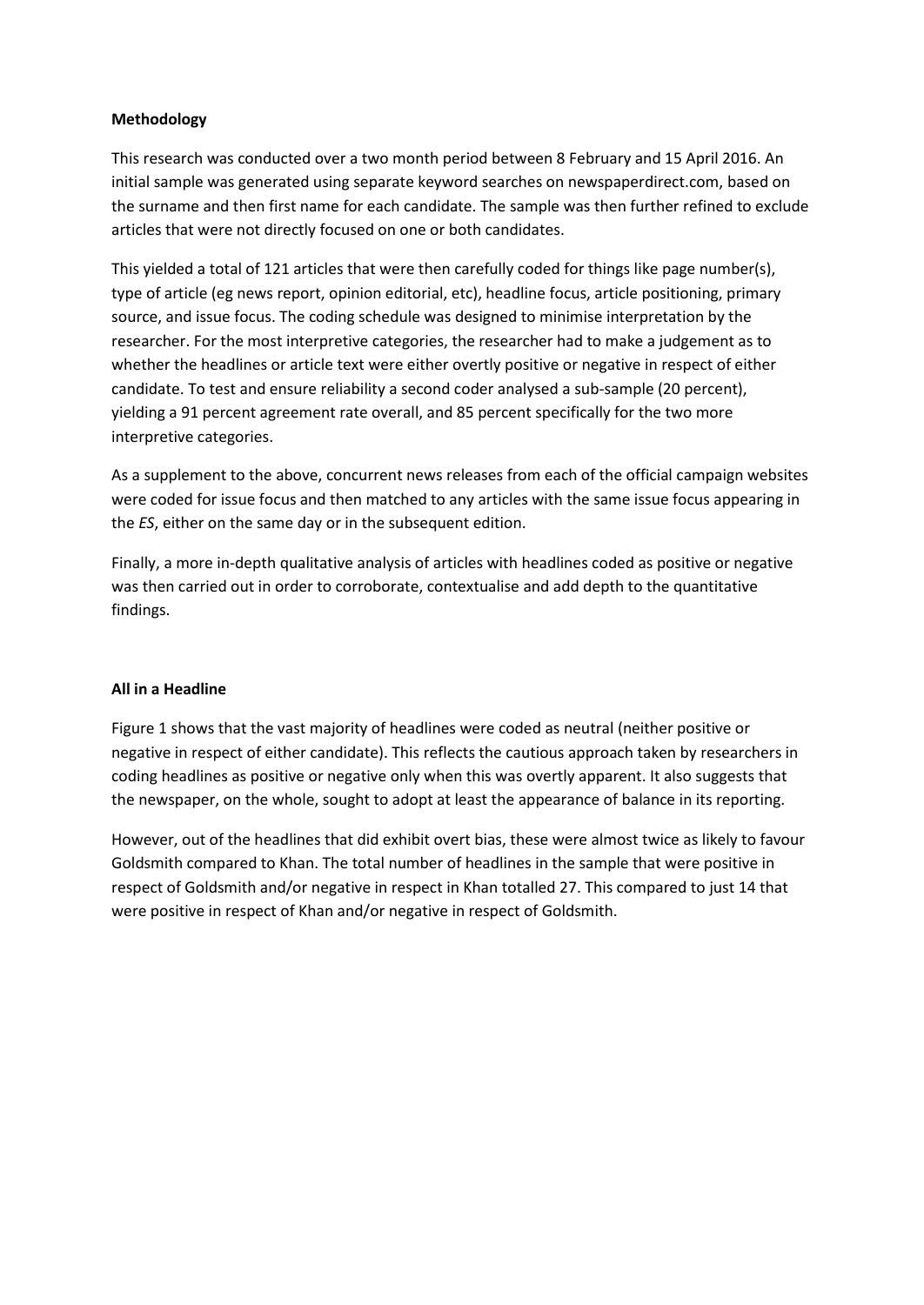



When matched to concurrent news releases on the official websites for each candidate, headlines also revealed the extent to which the paper had its ear to the Conservative campaign. A total of 13 out of 15 news releases were picked up (a sample of which is shown in Table 1), many of them reproducing headlines almost verbatim. By comparison, just 3 out of 8 news releases from the Khan campaign were covered.

| Date*       | <b>News release headline</b>                                                       | <b>ES headline</b>                                                                       |
|-------------|------------------------------------------------------------------------------------|------------------------------------------------------------------------------------------|
| 9 February  | <b>Council tax hike for every</b><br><b>London family under Khan</b><br>experiment | <b>Goldsmith: Khan would fund</b><br>fares freeze with 59% rise in<br>council tax        |
| 15 February | Zac's pledge to restore and<br>protect war memorials                               | <b>Zac vows to save war</b><br>memorials                                                 |
| 7 March     | Zac: 100 pocket farms will<br>bring countryside to the class<br>room               | <b>Zac brings country to the city</b><br>with farm pledge                                |
| 23 March    | <b>Zac: My plans to build a better</b><br>London                                   | <b>Goldsmith pledges 'housing</b><br>czar' to deliver more homes for<br><b>Londoners</b> |

### **Table 1. Selected headline matches between** *ES* **and backzac2016.com**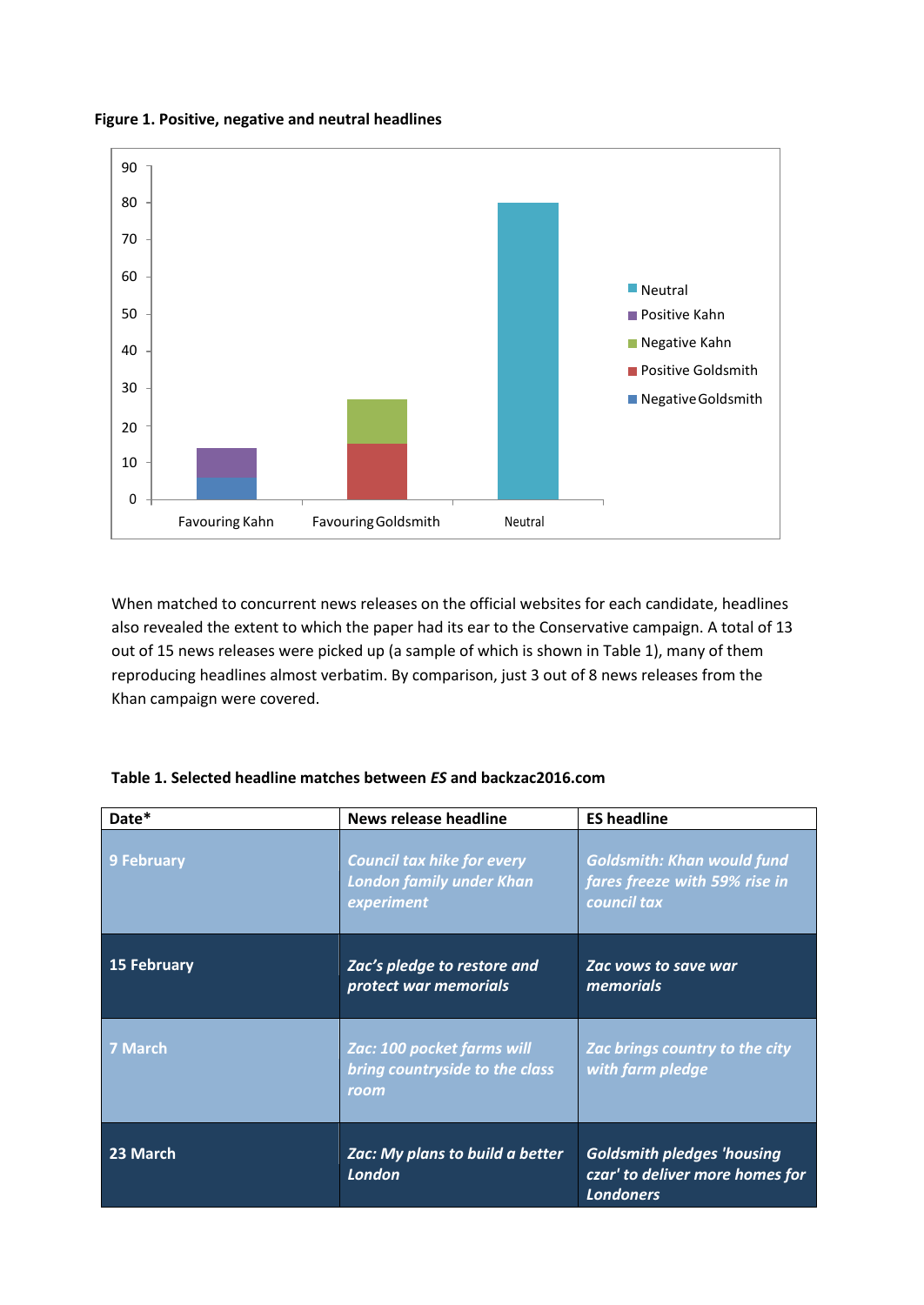| 5 April  | Zac: I will take a zero tolerance<br>approach to gang leaders | <b>Goldsmith's school for gang</b><br><b>leaders</b>                                   |
|----------|---------------------------------------------------------------|----------------------------------------------------------------------------------------|
| 12 April | Zac pledges half a million more<br>jobs for Londoners         | <b>Goldsmith vows to create</b><br>500,000 jobs as he puts<br>economy top of manifesto |

\*of *ES* edition in which headline appeared

# **Spotlight on Negativity**

When we drill a little further into the analysis, we find that the headlines favouring Goldsmith were also given considerably more **prominence** in the paper. This was particularly the case in respect of negative headlines which is where the mobilisation of bias tends to be concentrated in electoral coverage. As shown in figure 2, Khan attracted twice as many negative headlines compared to Goldsmith (12 versus 6 respectively). Of these, three appeared on the front page of the newspaper and six appeared on the first five pages. In contrast, none of the six negative headlines for Goldsmith featured on the front page and only one in the first five pages.



**Figure 2. Location and number of articles carrying negative headlines**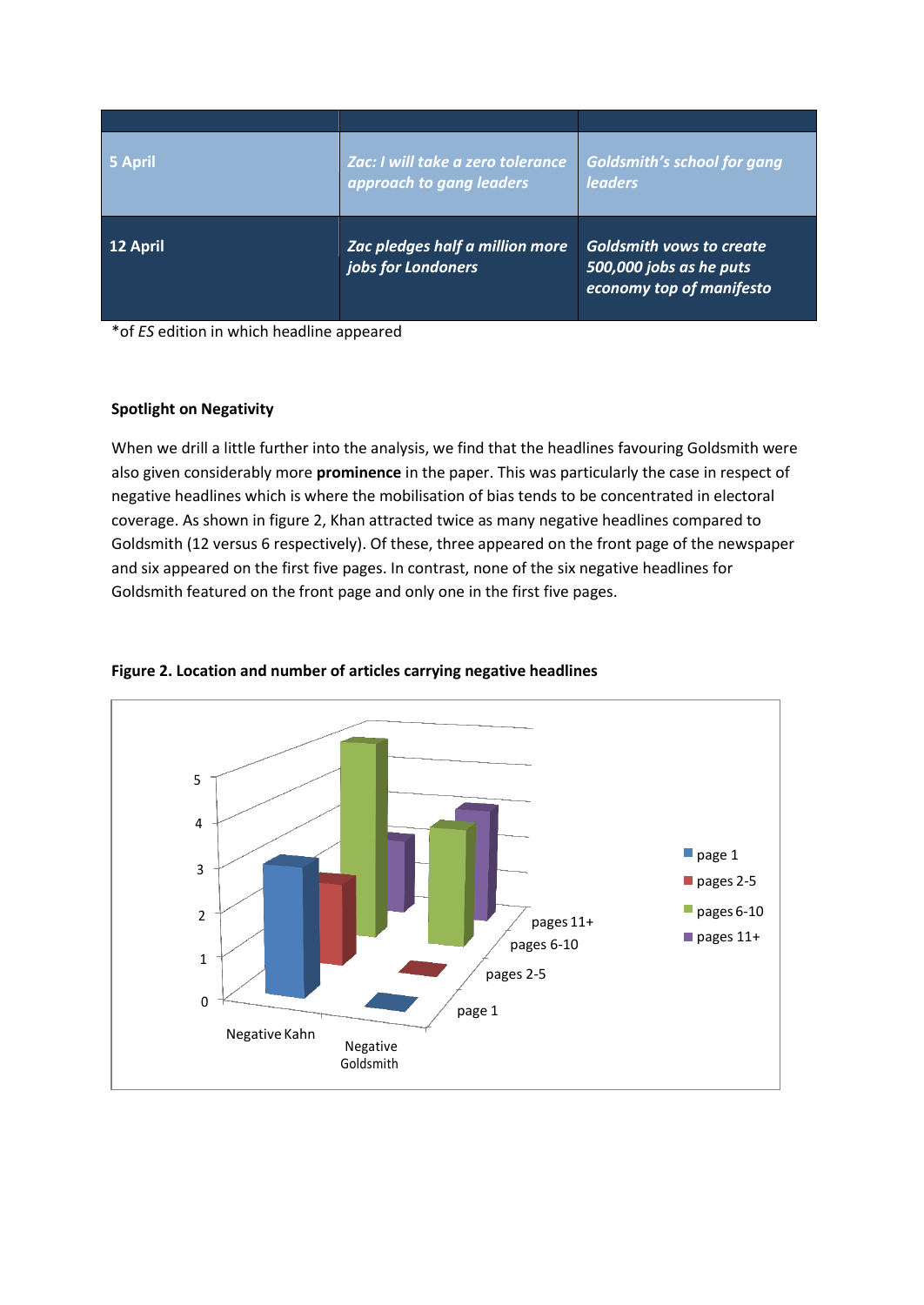Articles with negative headlines for Khan were also given considerably more **attention** compared to those that carried negative headlines for Goldsmith. This was reflected in the relative amount of news print that the appended articles accounted for. Of the 12 negative headlines for Khan, four were spread across, or featured on more than one page. In contrast, none of the six articles with negative headlines for Goldsmith featured any suchspread.

Among the negative stories there was one personal 'issue' that persistently dogged each campaign. For Goldsmith, this concerned the on-going controversy over his personal tax affairs whilst Khan came in the firing line for his alleged links to Islamist extremists. These articles warrant closer attention since historically, personal controversies have been the bedrock of press 'campaigns' during election periods.

In total, there were 11 articles concentrated on one or other personal controversy with the majority (seven in total) focused on the Goldsmith's personal tax affairs. But of these, only two carried a headline that was negative towards Goldsmith. Four were neutral and one was actually positive for Goldsmith. By comparison, all four of the articles concerning links to extremism carried a negative headline for Khan. Furthermore, three of these articles appeared within the first five pages compared to just one of the articles on Goldsmith's tax.

Qualitative assessment also revealed the extent to which the articles themselves betrayed bias in favour of Goldsmith. In particular, the tax articles were predominantly centred on Goldsmith's defensive response to allegations, particularly the publishing of his personal tax return. But the extremism articles gave comparatively little attention to the Khan campaign's vociferous defence in response to the allegations, focusing instead on the allegations themselves, most of which appeared to stem from the newspaper.

### **Taking Positions**

When we move beyond headlines to look at the substance of articles, the imbalance is even more accentuated. As shown in Figure 3, articles favouring the Conservative candidate (either positive towards Goldsmith or negative towards Khan) outnumbered those favouring his opponent by more than three to one. Goldsmith favouring articles were also twice as likely to feature in thefirst five pages and more than three times more likely to feature in the first 10 pages, compared to articles favouring Khan.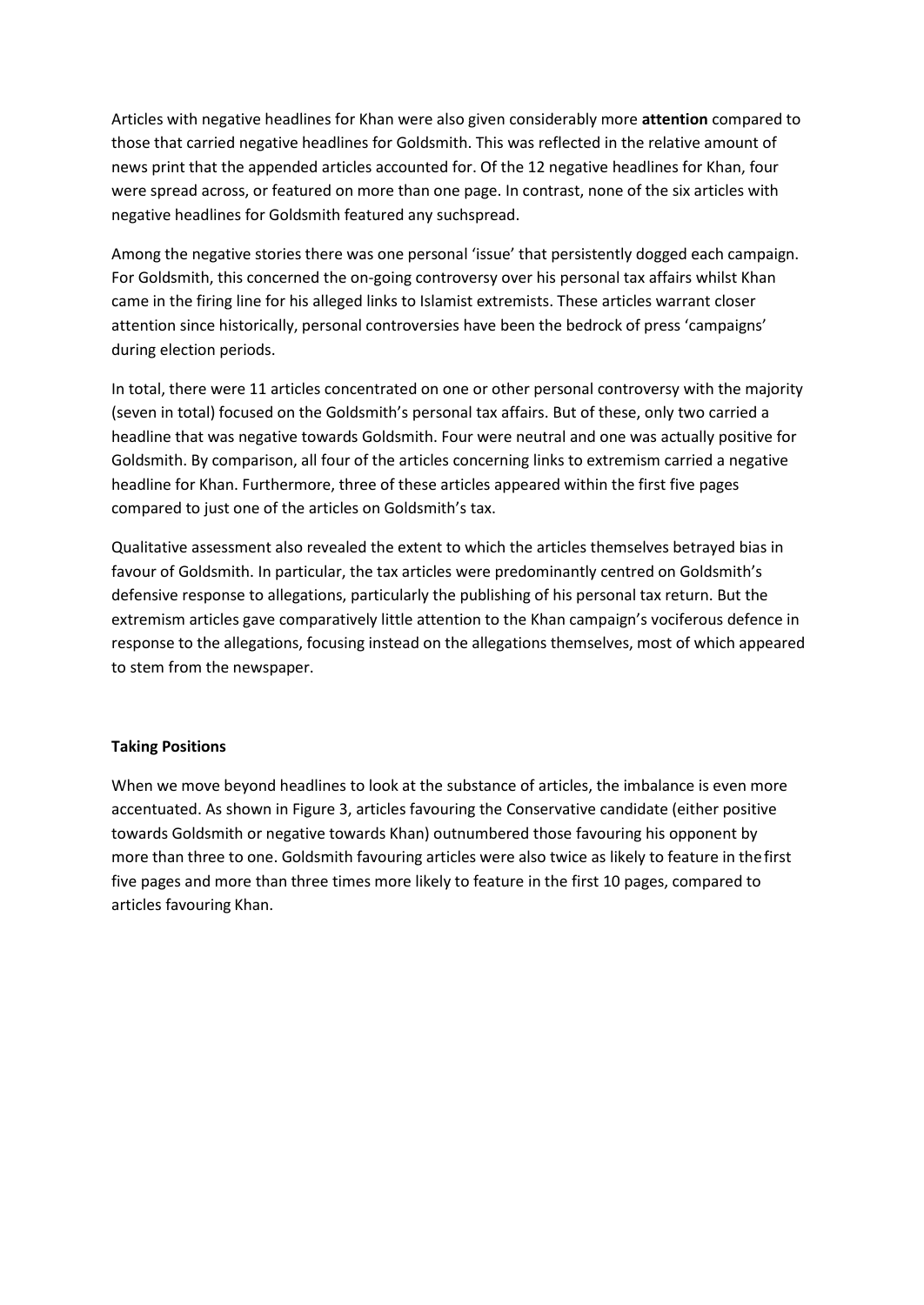

**Figure 3. Number and location of articles favouring either candidate**

Once again, the imbalance was especially noteworthy in respect of negative articles. So, for instance, the average page number for articles that adopted a negative position in respect of Khan was page five whilst the equivalent for Goldsmith was page 23.

As with headlines, the majority of articles were neutral in respect of one or both candidates. But on closer analysis even here there was evidence of an editorial leaning in favour of Goldsmith. In particular, eight of the neutral articles carried a headline that was negative towards Khan, compared to just three that were negative towards Goldsmith.

The research also found that bias was concentrated in actual news reports over opinion editorials or comment pieces. This is striking because we would normally expect the opposite trend, with newspapers using commentary to express their support or endorsement of a particular candidate, whilst striving to be more objective in news reports. In fact, the exact opposite appears to have been the case. Indeed, Khan himself penned two comment pieces in the sample analysed, whilst none were written by Goldsmith. Out of the 28 remaining editorial or comment articles, just two carried a headline that was positive or negative in respect of one of the candidates; specifically, one editorial in support of Goldsmith and one comment piece that was critical of him.

### **Conclusion**

While the majority of news reports were framed as neutral or balanced in respect of the two main candidates, a significant proportion of these did betray a clear bias. It's worth emphasising that this bias was not manifest in the expression of opinion, as is typical for editorial or commentary pieces, but rather in the selection of particular stories, issues and language that *overtly* favoured one campaign over the other. Consistently and overwhelmingly, these articles favoured Goldsmith.

Although outnumbered by neutral or balanced headlines and articles, those that exhibited bias – and especially those that were negative towards Khan – were given comparatively greater prominence